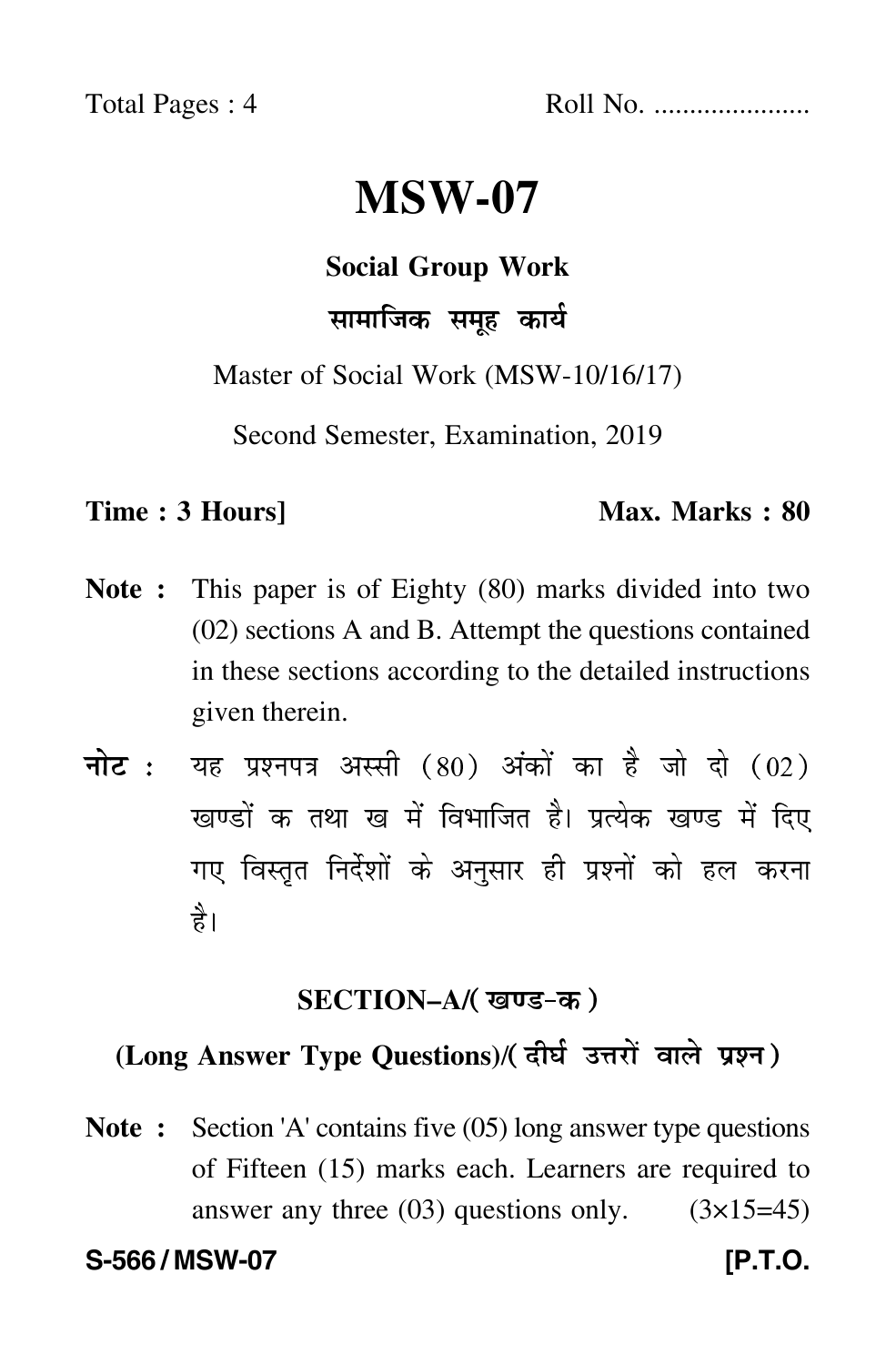- <mark>नोट</mark> : खण्ड 'क' में पाँच (05) दीर्घ उत्तरों वाले प्रश्न दिये गये हैं, प्रत्येक प्रश्न के लिए प्रन्द्रह (15) अंक निर्धारित हैं। शिक्षार्थियों को इनमें से केवल तीन (03) प्रश्नों के उत्तर देने हैं।
- **1.** Describe the Models of social group work. सामाजिक सामूहिक कार्य के प्रारूपों का वर्णन कीजिए।
- **2.** Describe the sequence of development of Social Group Work in India. भारत में सामूहिक समाज कार्य के विकास क्रम का वर्णन कीजिए। -
- **3.** Explain the role of social group worker at different levels. विभिन्न स्तरों पर सामाजिक समूह कार्य कर्ता की भूमिका का उल्लेख कीजिए।
- **4.** Explain the principles of group planning. सामूहिक नियोजन के सिद्धान्तों की व्याख्या कोजिए।  $\mathfrak{f}$ --
- **5.** Describe the role of self-help groups in improving the economic condition of women through social work intervention.

समाज कार्य हस्तक्षेप के माध्यम से महिलाओं की आर्थिक स्थिति को सुधारने में स्वयं सहायता समूहों की भूमिका का वर्णन कीजिए।

### **S-566 / MSW-07 [ 2 ]**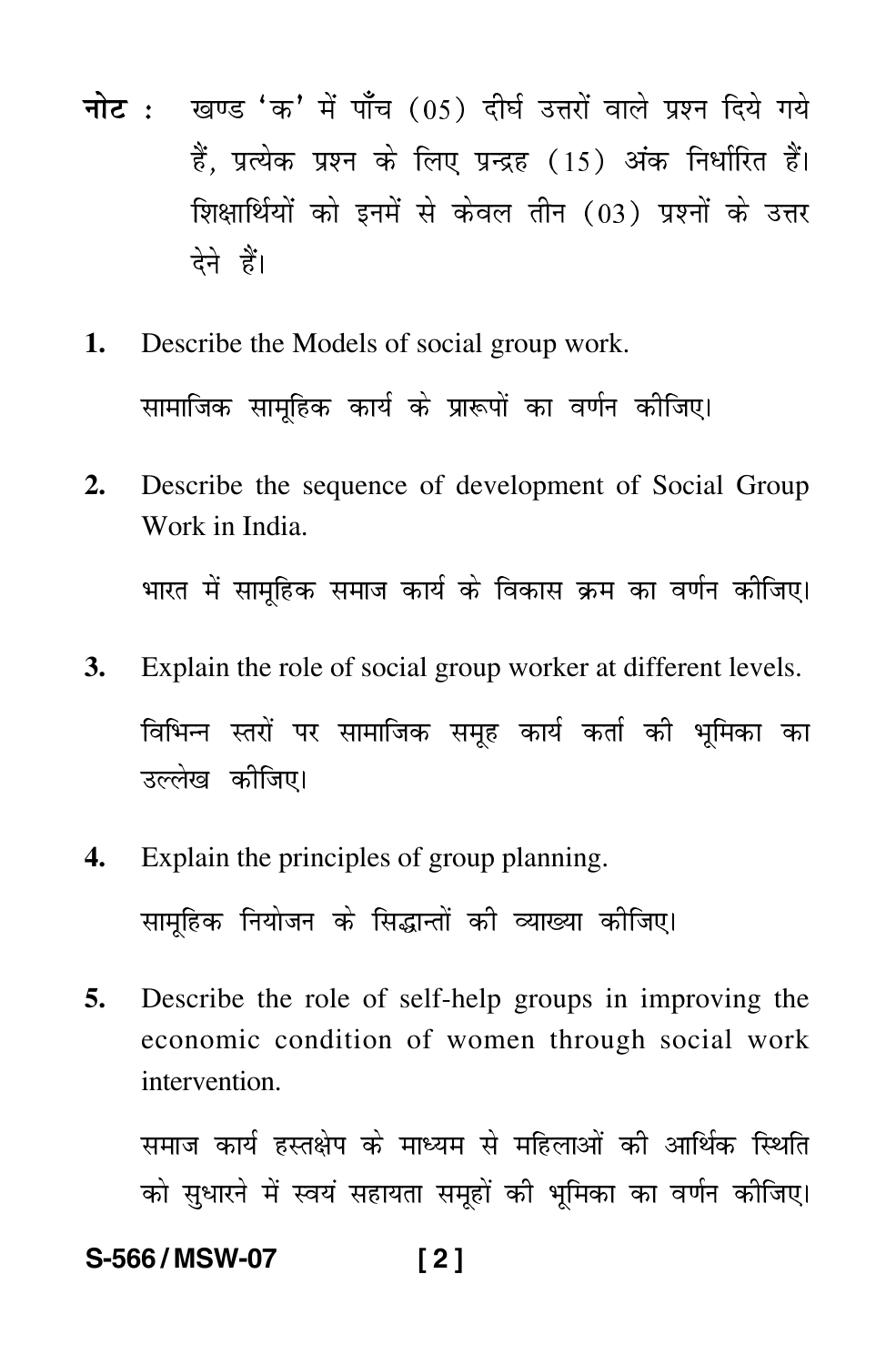### SECTION–B/( खण्ड-ख )

### (Short Answer Type Questions)/(लघु उत्तरों वाले प्रश्न)

- **Note :** Section 'B' contains eight (08) short answer type questions of seven (07) marks each. Learners are required to answer any five (05) questions only.
- <mark>नोट</mark> : खण्ड 'ख' में आठ (08) लघु उत्तरों वाले प्रश्न दिये गये हैं, प्रत्येक प्रश्न के लिए सात (07) अंक निर्धारित हैं। शिक्षार्थियों को इनमें से केवल पाँच (05) प्रश्नों के उत्तर देने हैं।
- **1.** Objectives of Social Group Work. सामाजिक सामूहिक सेवाकार्य के उद्देश्य।
- **2.** Development of Group Work. सामूहिक कार्य का विकास।
- **3.** Group Work Skills. सामूहिक सेवाकार्य निपुणता।
- **4.** Social Processes.

सामूहिक प्रक्रियाएं। -

**5.** Components of Social Group Work Supervision.

समूह समाज कार्य में पर्यवेक्षण के अंगभूत।

# **S-566 / MSW-07 [ 3 ] [P.T.O.**

 $(5 \times 7 = 35)$